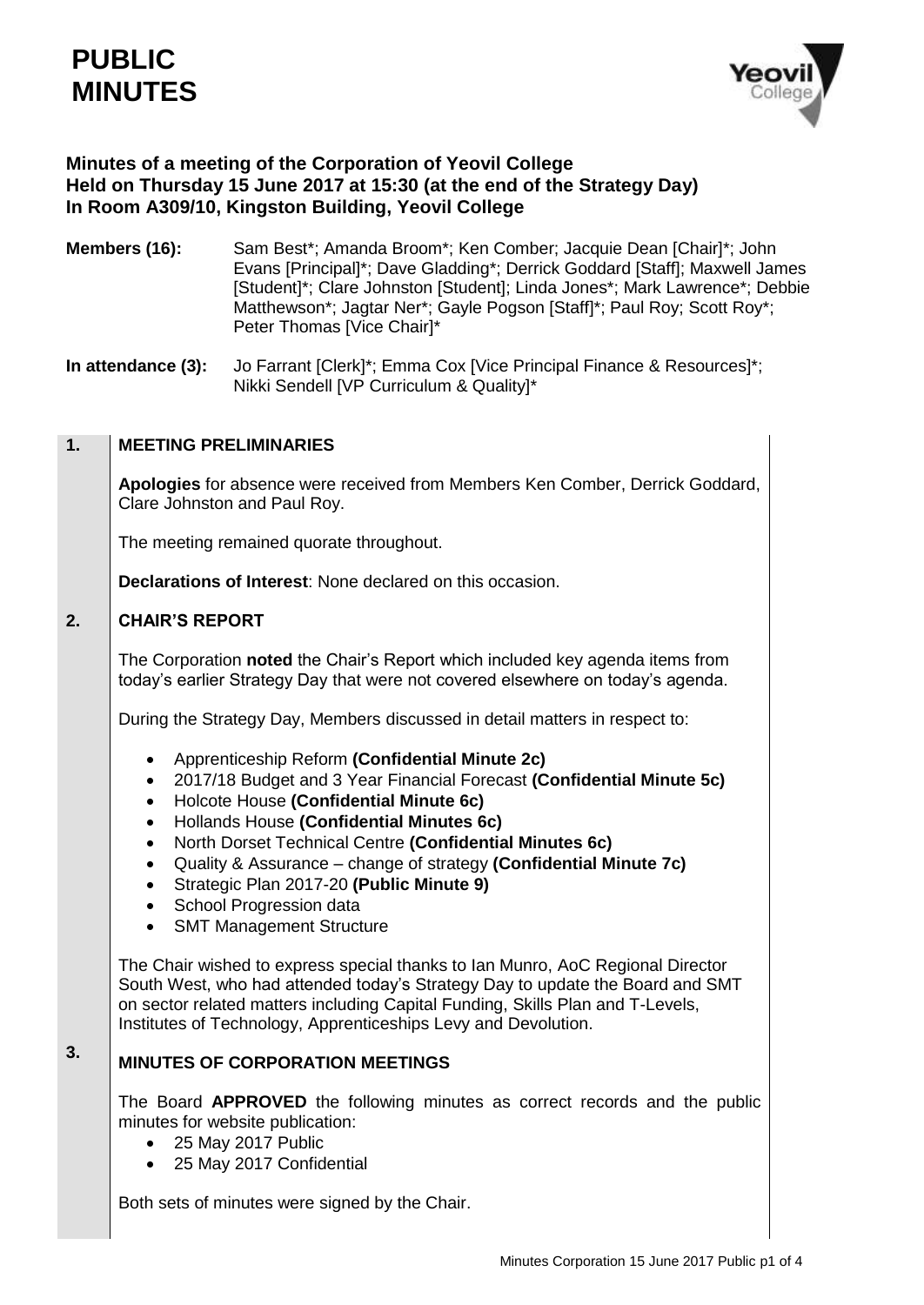# **4. 5. MATTERS ARISING** The action and query sheet was **noted**, reviewed and updated. Actions were either complete, included elsewhere on today's agenda or being appropriately tracked and carried forward. **FINANCIAL UPDATE Confidential minutes were recorded separately.** Finances had been the subject of key discussions throughout today's strategy event. The Board rigorously reviewed the 2017/18 Budget and 3 Year Financial Forecast.

The VP F&R explained line by line the reasons behind each assumption that had been made on the Income, Pay and Non-Pay lines of the SOCI in respect to the 2017/18 budget which was projecting a modest end of year surplus and a "good" financial health grade.

## **6. COLLEGE ESTATES Confidential minutes were recorded separately.**

The Board **noted** the outcomes of the Finance Group Meeting that had been held the previous evening to consider and select the chosen tender for the sale of Holcote House. At its meeting on 25 May 2017, the Board agreed to delegate authority of this decision to the Finance Group. **The Board announced that it was supportive of the decision made by the Finance Group.**

The Board were also informed that the Finance Group had discussed a Business Case in respect to the North Dorset Skills Centre. The Board were reminded that no delegated power in respect to this matter had been given to the Finance Group, but had been discussed by the group due to the financial impact of the proposals detailed within the report. The Business Case was further discussed by the entire Board during today's Strategy Day. The recommendation supported by the Board is recorded in a confidential set of minutes.

## **7. TEACHING AND LEARNING Confidential minutes were recorded separately.**

The Corporation reviewed, **noted** and accepted the Lesson Observation Report that was largely unchanged from the Window 4 report that the Board reviewed at its last meeting.

The Board noted that this would be the last report it would receive of this kind. At today's Strategy Day, the Board noted a report from the VP C&Q which explained the rationale for changing the current Teaching and Learning observation process which had been in place for over three years and was now out of kilter with current Ofsted practise.

The new proposal was explained to the Board. After consideration, the Board **Approved in Principle** to support the new proposal which would now go through SMT and after ratification be rolled out through the Task and Finish Group to the UCU.

### **8. OIA ANNUAL STATEMENT 2016**

The Board noted an Annual Statement from the Office of the Independent Adjudicator (OIA) for Higher Education for the calendar year ended 31 December 2016. It documents the record of Yeovil College in handling complaints and appeals in that year. The Board were reassured to learn that the OIA did not close any complaints against Yeovil College in 2016.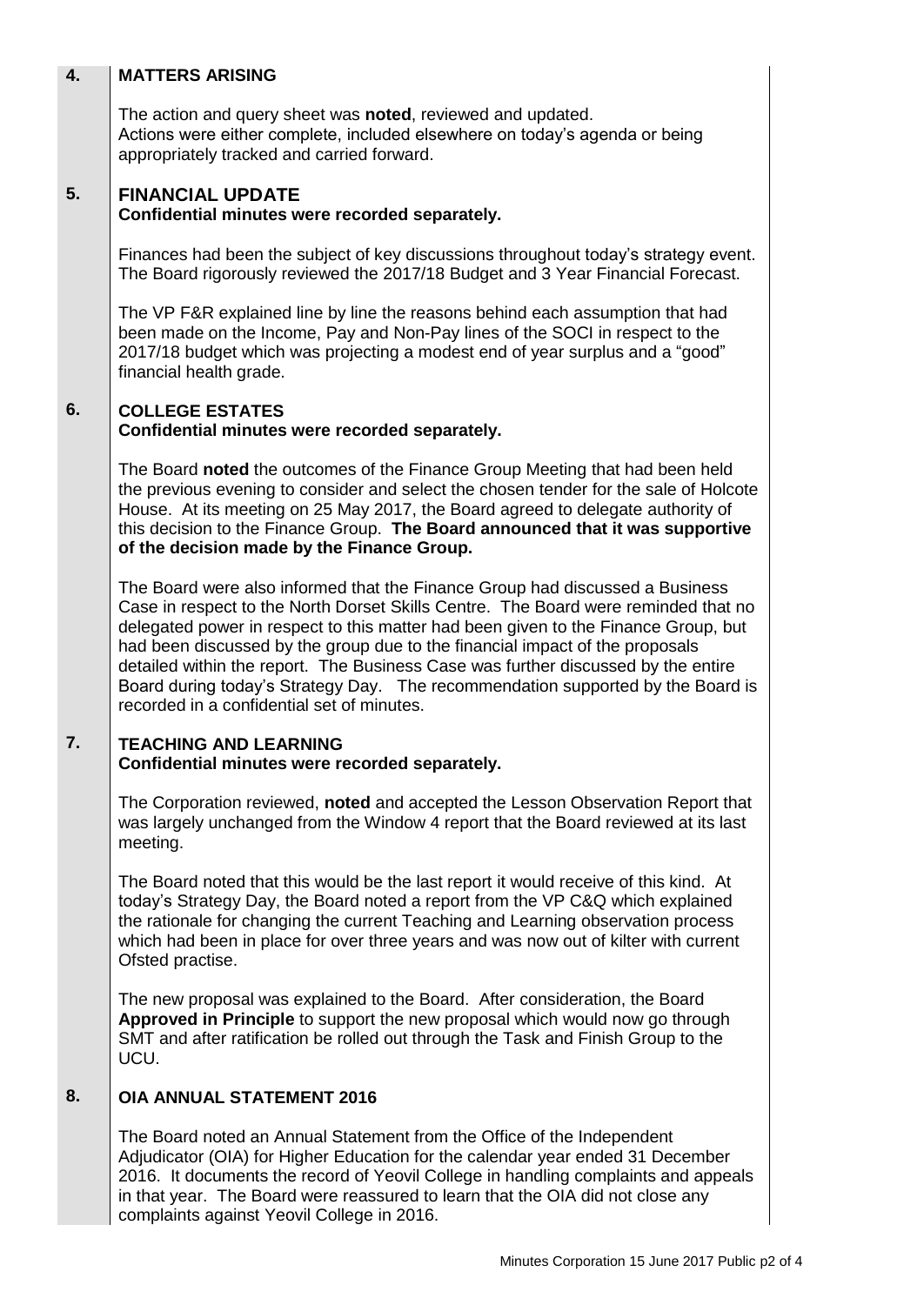| 9.  | <b>PRINCIPAL'S REPORT</b>                                                                                                                                                                                                                                                                                                                                                                                                                                                                                                  |                        |
|-----|----------------------------------------------------------------------------------------------------------------------------------------------------------------------------------------------------------------------------------------------------------------------------------------------------------------------------------------------------------------------------------------------------------------------------------------------------------------------------------------------------------------------------|------------------------|
|     | Strategic Plan 2017-2020<br>At today's Strategy Day, the Board reviewed the Strategic Plan 2017-20 which had<br>been scaled down to just one page listing all five strategic aims and the College's<br>ambitions over the next three years. The Board had been asked to discuss and<br>make comment on the new format and content. Members were supportive of the<br>new approach however questioned how innovative some of the aspirations were.<br>The inclusion of success stories would help support such aspirations. |                        |
|     | Members were asked by the Principal to scrutinise the report further outside of<br>today's meeting and email the Clerk with any amendments by Friday 23 June 2017.                                                                                                                                                                                                                                                                                                                                                         |                        |
|     | The Board will consider and approve the final version of the College's Strategic Plan<br>for 2017-20 at its meeting on Thursday 06 July 2017.                                                                                                                                                                                                                                                                                                                                                                              | Corporation            |
|     | <b>Principal's Report</b><br>The Corporation noted the Principal's Report. On this occasion there was particular<br>emphasis upon:<br>Royal Bath and West Show<br>Tendering for the catering contract<br>Support from South Somerset District Council<br><b>Stanchester Academy</b><br>Post-16 Skills Plan<br>$\bullet$<br><b>Shining Stars Awards</b><br>$\bullet$<br>Finance for FE Leaders Programme<br>$\bullet$<br><b>KPIs</b>                                                                                        |                        |
|     | There were no strategic actions to approve within the report.                                                                                                                                                                                                                                                                                                                                                                                                                                                              |                        |
|     | In addition, the Board also noted the Operating Statement.                                                                                                                                                                                                                                                                                                                                                                                                                                                                 |                        |
| 10. | <b>LEGAL, POLICY and REGULATORY MATTERS</b>                                                                                                                                                                                                                                                                                                                                                                                                                                                                                |                        |
|     | <b>Safeguarding and Equality &amp; Diversity (SED)</b><br>The Board were updated on Safeguarding and E&D matters. The SED group had<br>met the previous evening with the majority of time allotted to discussing E&D<br>matters, in particular Transgender. Training on this complex area will be offered to<br>lead tutors. The Corporation's Lead Governor for Safeguarding would also be<br>offered training.                                                                                                           |                        |
|     | It was brought to the Members attention that to date, 83 safeguarding incidents had<br>been reported with an unprecedented level of complexity.                                                                                                                                                                                                                                                                                                                                                                            |                        |
|     | Lead Governors Voice: Safeguarding and Equality & Diversity (SED)<br>The Board were informed that the College is ahead in terms of updating its policies<br>to meet correct legislations. Terminology in respect to a person's ethnicity needs to<br>be reflected in College policies to state "Person of Colour".                                                                                                                                                                                                         |                        |
|     | The Safeguarding Lead Governor announced that she had recently met with the<br>College Counsellor (volunteer role) to better understand the service provided to staff<br>and students. The Lead Governor would report her findings to the Board in the<br>Autumn term.                                                                                                                                                                                                                                                     | Lead Gov.<br><b>SG</b> |
|     | <b>Student Voice</b><br>The FE Student Governor wished to echo the point made above in respect to<br>Transgender and how it had been a topic of discussion at a recent student voice<br>meeting. There had been a very positive reaction by students who wished to support<br>a cross college event to raise awareness.                                                                                                                                                                                                    |                        |